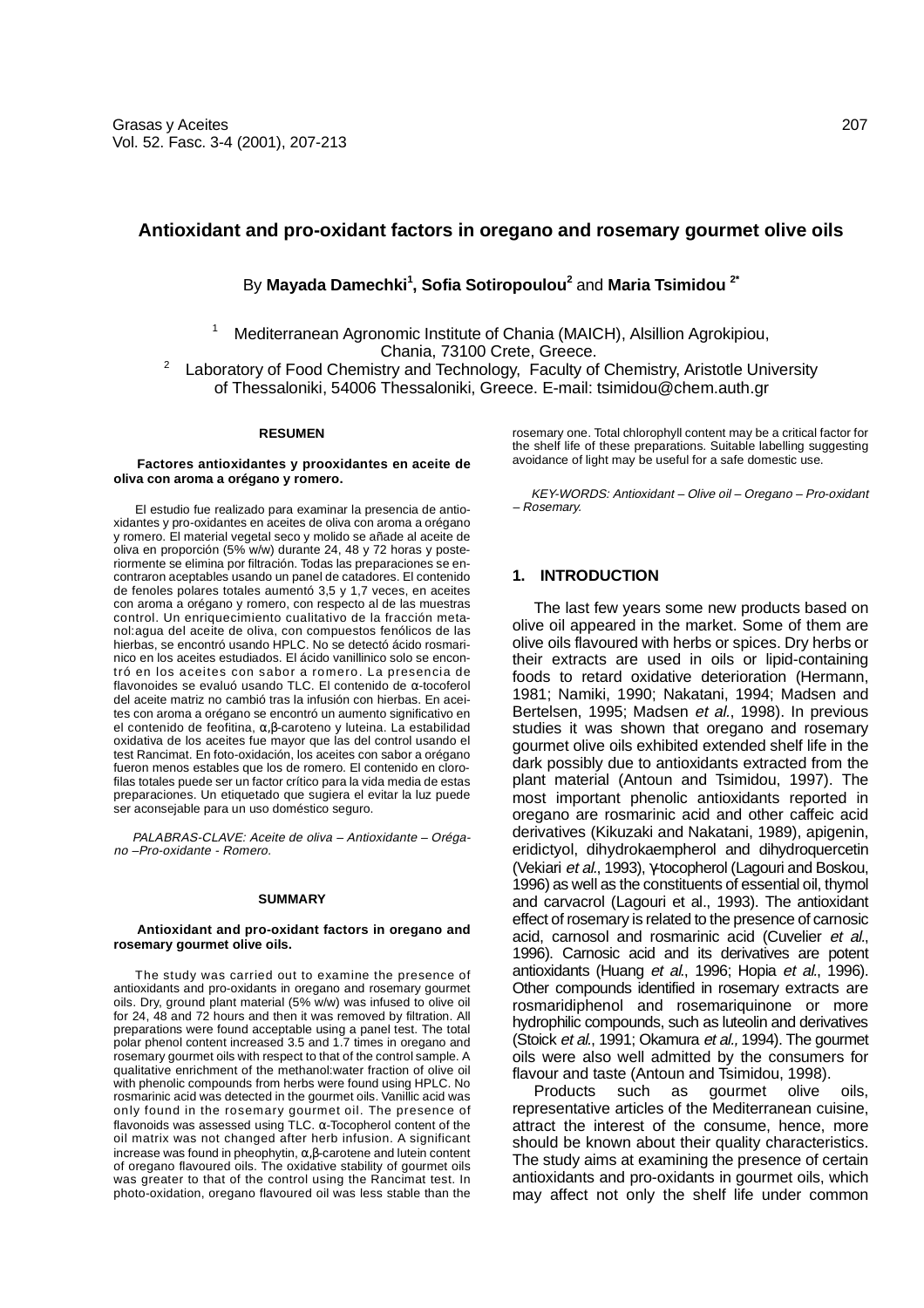storage conditions but also the potential functional properties of oregano and rosemary gourmet oils.

# **2. EXPERIMENTAL**

## **2.1. Samples**

As control sample a commercial product of «olive oil» grade was used. Dry oregano leaves (Origanum vulgare L.ssp. hirtum) from plants cultivated in the botanical garden of the Mediterranean Agronomic Institute of Chania, Crete, Greece (MAICh) were ground to pass a 400 µm sieve. A commercial packed sample of dry rosemary leaves (Rosemarinus officinalis, L.) purchased from the spice market in Chania was also ground and sieved, accordingly. The ground herbs were put in jars, purged with nitrogen and stored in a cool dark place until use.

## **2.2. Reagents and standards**

All reagents and solvents of suitable grade were from various suppliers. dl-α-tocopherol standard (99% for biochemistry) and caffeic acid were from Merck (Darmstadt, Germany). Gallic, protocatechuic, vanillic, p-coumaric, ferulic, o-coumaric, p-hydroxybenzoic, p-hydroxyphenylacetic, 4-hydroxy-3-methoxyphenylacetic, syringic, 3,4-dihydroxyphenyl acetic acids, quercetin and rutin were from Sigma Co. (St Louis, MO). Tyrosol (98%) was from Aldrich Co. (Milwaukee, WI). Rosmarinic acid (HPLC, 99%) was from Czech Moravian and Slovak Chemicals (Oxford, England).

## **2.3. Apparatus**

A Hewlett Packard Vectra 486/33U, 8452A UV-Vis spectrophotometer (Palo Alto, CA) was used for absorbance measurements. Measurements were taken in 1 cm glass or quartz cells. Determination of tocopherols and pigments was performed with a liquid chromatograph Marathon IV (Rigas Labs, Thessaloniki, Greece) equipped with a Shimadzu UV-Vis SPD-10AV detector (Kyoto, Japan) connected in series with a diode array Linear UVIS-206 Multiple Wavelength detector (Linear Instr. Fermont, CA). The data from the detectors were stored and processed with the chromatographic software EZChrom (Sci. Software Inc., San Ramon, CA). Separation of phenols was performed on a Hewlett Packard liquid chromatograph (Model 1090 Series II) with a quaternary solvent delivery system and auto-injector, equipped with a diode array detector. The Hewlett Packard Chemstation 3D software package was used for data acquisition and analysis. Oxidative stability of oils was determined using a Rancimat 617 apparatus (Metrohm, Herisau, Basel Switzerland).

### **2.4. Preparation and quality characteristics of gourmet olive oils**

Ground herbs (5% w/w) were added to olive oil and were mixed thoroughly by shaking for 24, 48 and 72 hours at 40  $^{\circ}$ C in the dark. After the infusion period the plant material was removed by filtration through paper filter. Quality parameters were determined in the filtered samples. Peroxide values and coefficients of specific extinction  $(K_{232}, K_{270})$  were determined according to established methods (EC, 1991). Chlorophyll pigments, expressed as mg pheophytin  $\alpha$  per kg of oil, were measured according to Pokorný et al. (1995). Total polar phenols were extracted with methanol: water, 60:40, v/v and expressed as mg caffeic acid per kg of oil (Gutfinger, 1981). The repeatability of each method was checked (coefficient of variation less than 5% in each case) and all measurements were subsequently performed at least in duplicate.

## **2.5. HPLC determination of polar phenolic compounds, tocopherols and pigments**

Chromatographic separation of the polar phenolic compounds was achieved on a Lichrospher 100RP-18, 5 µm column (250 x 4mm i.d.) (Hewlett Packard) using a gradient method developed by Tsimidou et al. (1996). Tocopherols and pigments of samples were separated on a 250 x 4 mm i.d. LiChrospher-Si 60, 5 µm, column (Analysentechnik, Mainz, Germany) according to Psomiadou and Tsimidou (1998).

## **2.6. Thin layer chromatography (TLC) of phenolic compounds**

Silica plates (0.25 mm) were used for the separation of phenolic compounds and CH<sub>3</sub>COO Et-MeOH-H<sub>2</sub>O, 77:13:10,  $v/v/v$  as the developing system (Montedoro et al., 1992). The plates were then sprayed with a)  $FeCl<sub>3</sub>$  (2% in ethanol) which produces coloured spots with all phenolic compounds and b)  $AICI<sub>3</sub>$  (1% in ethanol) which gives a yellow fluorescence with 5-hydroxy- flavonoids having a carbonyl group at C-4 (Schulz and Hermann, 1980). Rf values of spots from the polar fraction were compared to those of standards.

# **2.7. Stability studies**

Oil Stability Indices (OSI) of the samples were determined using the Rancimat apparatus at 120 °C at an airflow of 20 l/h (AOCS, 1993). Protection factors (PF) were calculated according to the equation: PF = sample induction time versus control induction time. Photo-oxidation studies were carried out in a light chamber (GRW-500D, CDR (Crisagis,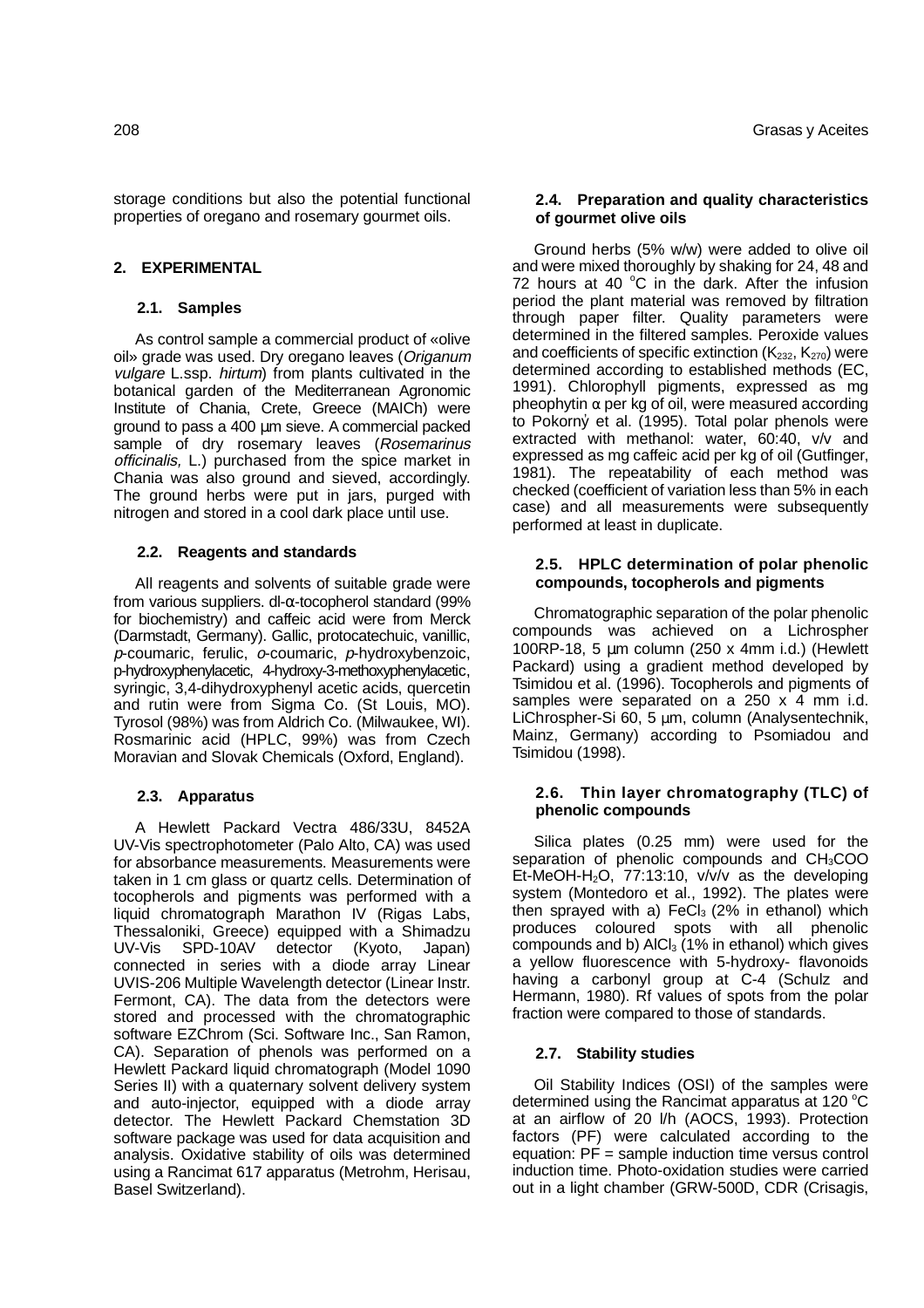Athens, Greece). Oil samples  $(5 \pm 0.001a)$  were poured into 15 ml transparent glass bottles. The bottles were placed closed in the centre of a white enamel painted metallic shelf. The distance of the samples from the fluorescence lamp was 30 cm, and between the samples adequate space was left to ensure equalised exposure. The temperature of the chamber was kept at  $25 \pm 1$  °C and the light intensity at sample level was 12100 lux. Peroxide value, total polar phenol content and total chlorophyll content of the exposed samples was measured periodically.

#### **2.8. Consumer acceptability tests**

Sensory assessment (Lawless and Heymann, 1998) of the gourmet oil samples was carried out by a panel consisting of 18 untrained members randomly selected from a pool of students and staff at MAICh. The samples were labelled and evaluated in triplicate within three (3) consecutive days for each plant preparation. The samples were presented on small bread slices. The panellists were asked to smell, taste and then rank them in order of their degree of odour and flavour acceptability. The tasters used an acceptability scale from 0 to 5 with the following designations: no odour and flavour, very weak, weak, medium strong, strong and very strong. Overall grading for each sample was the mean of 54 scores (18 evaluations in triplicate). All panel scores were converted to ranked data prior to statistical analysis. Analysis of variance was performed on ranked panel scores using a Friedman two-way ANOVA model to analyse all data. Significant differences among means were determined by Duncan's Multiple Range test, T-test and Tukey's Studentized Range (HSD) test (Steel and Torrie, 1960; Montgomery, 1984). The level of statistical significance was 0.05 in all cases. A statistical package (SPSS for Windows release 6.0 -Jun 17, 1993-copyright SPSS Inc. 1989-1993, licensed to academic computing services 708722) was used for data analysis.

## **3. RESULTS AND DISCUSSION**

#### **3.1. Effect of infusion period to the sensorial characteristics of gourmet olive oils**

Consumer acceptability tests were conducted to collect data about the effect of infusion period to the sensorial characteristics of gourmet products. Data from 18 questionnaires were analyzed to receive information about this new product. Half of the panelists were below the age of 30 years old and most of them were accustomed to Mediterranean cuisine. Using the ANOVA and the Friedman two-way ANOVA for the control and gourmet oils produced at three different infusion periods (24, 48

| Table I                                     |
|---------------------------------------------|
| Comparison of mean scores among the gourmet |
| olive oils using the T-test (LSD), Duncan's |
| Multiple Range test and Tukey's Studentized |
| Range (HSD) test                            |

| <b>Treatment</b> | Mean score | <b>Treatment</b> | <b>Mean score</b> |
|------------------|------------|------------------|-------------------|
| Control          | $3.04*$    | Control          | $2.91*$           |
| + oregano, 24h   | $4.15***$  | + rosemary, 24h  | $3.74**$          |
| + oregano, 48h   | $4.26**$   | + rosemary, 48h  | $3.89**$          |
| + oregano, 72h   | $4.35**$   | + rosemary, 72h  | $3.96**$          |

Means with the same number of asterisks are not significantly different at 0.05 level.

and 72 hours) it was found that the addition of the plant material (treatment) had a highly significant effect on the flavour and taste of olive oil. The Friedman two-way ANOVA test showed no significant differences among the replications of the same sample. The means of the triplicate scores for each speciality were compared using a Duncan's Multiple Range test, T-test (LSD) and Tukey's Studentized Range test (HSD) (Table I). Most panellists judged the odour and flavour of the samples as medium strong to strong. Infusion time was not found to affect significantly the sensorial characteristics of both oregano and rosemary flavoured olive oils. All samples were considered suitable for further examination.

## **3.2. Effect of infusion period to the quality characteristics of gourmet olive oils**

The effect of infusion period to peroxide value, UV absorbance, total polar phenol content, α-tocopherol content and total chlorophyll content was then studied. Data is shown in Table II. No marked increase was observed for peroxide values or absorbance at 232 and 270 nm for both oregano and rosemary gourmet olive oils at all experimental conditions in comparison to initial values of the control sample. No pro-oxidant effect was observed from the infusion. Total polar phenol content in oregano flavoured oils increased about 3.5 times in comparison with that of the control. For the rosemary flavoured oil an increase of 1.7 times was observed. Considering that total phenols correlate well with oxidative stability of olive oil (Tsimidou, 1998) the increased amount of them is expected to affect positively the stability of the oil matrix. The content of the major olive oil tocopherol, α-tocopherol, remained at the same levels (Table II). The increase observed for total chlorophyll content, as measured spectrometrically, was in particular high in oregano flavoured olive oil, which suggests a pro-oxidant role of these pigments under light exposure.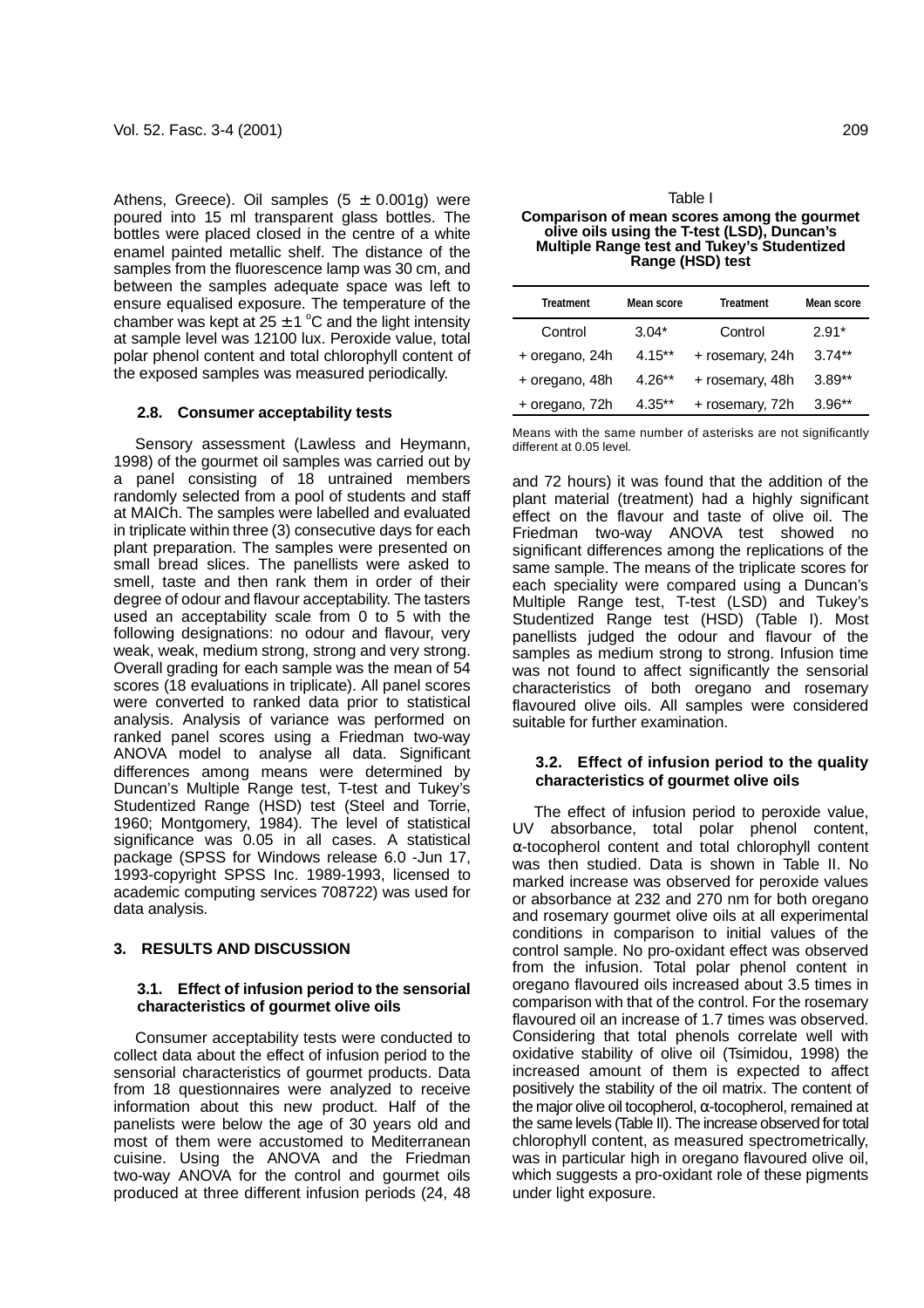|                                             | Herb infusion period (hours) |         |          |         |          |         |          |
|---------------------------------------------|------------------------------|---------|----------|---------|----------|---------|----------|
| Characteristic                              | 0                            | 24      |          | 48      |          | 72      |          |
|                                             | Control                      | Oregano | Rosemary | Oregano | Rosemary | Oregano | Rosemary |
| <b>PV</b>                                   | 7.30                         | 7.9     | 8.0      | 8.0     | 8.1      | 9.2     | 8.8      |
| $K_{232}$                                   | 2.30                         | 2.55    | 2.77     | 2.54    | 2.88     | 2.40    | 2.81     |
| $K_{270}$                                   | 0.67                         | 0.95    | 0.94     | 0.95    | 0.91     | 0.90    | 0.93     |
| Total polar phenol content <sup>(a)</sup>   | 58.00                        | 168.5   | 88.0     | 177.0   | 98.0     | 191.5   | 90.0     |
| $\alpha$ -Tocopherol content <sup>(b)</sup> | 194.00                       | 170.0   | 171.0    | 145.0   | 181.0    | 160.0   | 163.0    |
| Chlorophyll content <sup>®</sup>            | 13.00                        | 31.6    | 22.8     | 33.2    | 23.5     | 35.2    | 24.1     |

Table II **Quality characteristics of gourmet olive oils**

(a)= mg caffeic acid/kg oil; (b = mg/kg oil); (c) = mg pheophytin  $\alpha$ / kg oil.

## **3.3. Effect of infusion period to the chromatographic profile of polar phenolic compounds**

Though transfer of potent antioxidants from herbs to the oil matrix is partial, gourmet oils appear to be enriched in phenols extracted with methanol: water mixtures. The impact of recent findings on the health benefits of polar phenols is very important for the agri-food industry and their use for seasoning food coincides with the trend for reducing salt in the diet. Standardisation and careful control of the herbs used for the preparation of similar commercial products is therefore important.

The presence of individual phenols was examined using RP-HPLC. The profile of the polar fraction of gourmet oils produced under the optimised chromatographic conditions for olive oil phenol separation was enriched with new compounds. The number of new compounds absorbed at 278 nm was greater in the case of rosemary speciality in accordance with the findings reported by Cuvelier et al. (1996). This is illustrated in Fig.1 for rosemary



flavoured oil after 48h infusion. These peaks recorded at 256, 278, 295 and 325 nm may be attributed to phenolic compounds. Identification based on relative retention time to tyrosol, spectral characteristics and spiking with the available standards was difficult. The presence of vanillic acid in rosemary oil was verified using these means. No rosmarinic acid was detected. An attempt to identify characteristic compounds such as quercetin or rosmarinic acid was also made using TLC chromatography. Some flavonoids, not present in the control sample, were detected after visualisation with  $AICI<sub>3</sub>$ . These flavonoids belonging to three different groups according to Rf values could be another stability factor for the herb specialities.

#### **3.4. Effect of infusion period to the content of pigments of gourmet olive oils**

Addition of plant material to food products is in general limited not only because they impart characteristic flavour but also due to colour changes.



Figure 1

RP-HPLC profile of the polar phenolic compounds at 278 nm: control sample, (a) and rosemary flavoured oil after 48h infusion, (b). Chromatographic details in 2.5.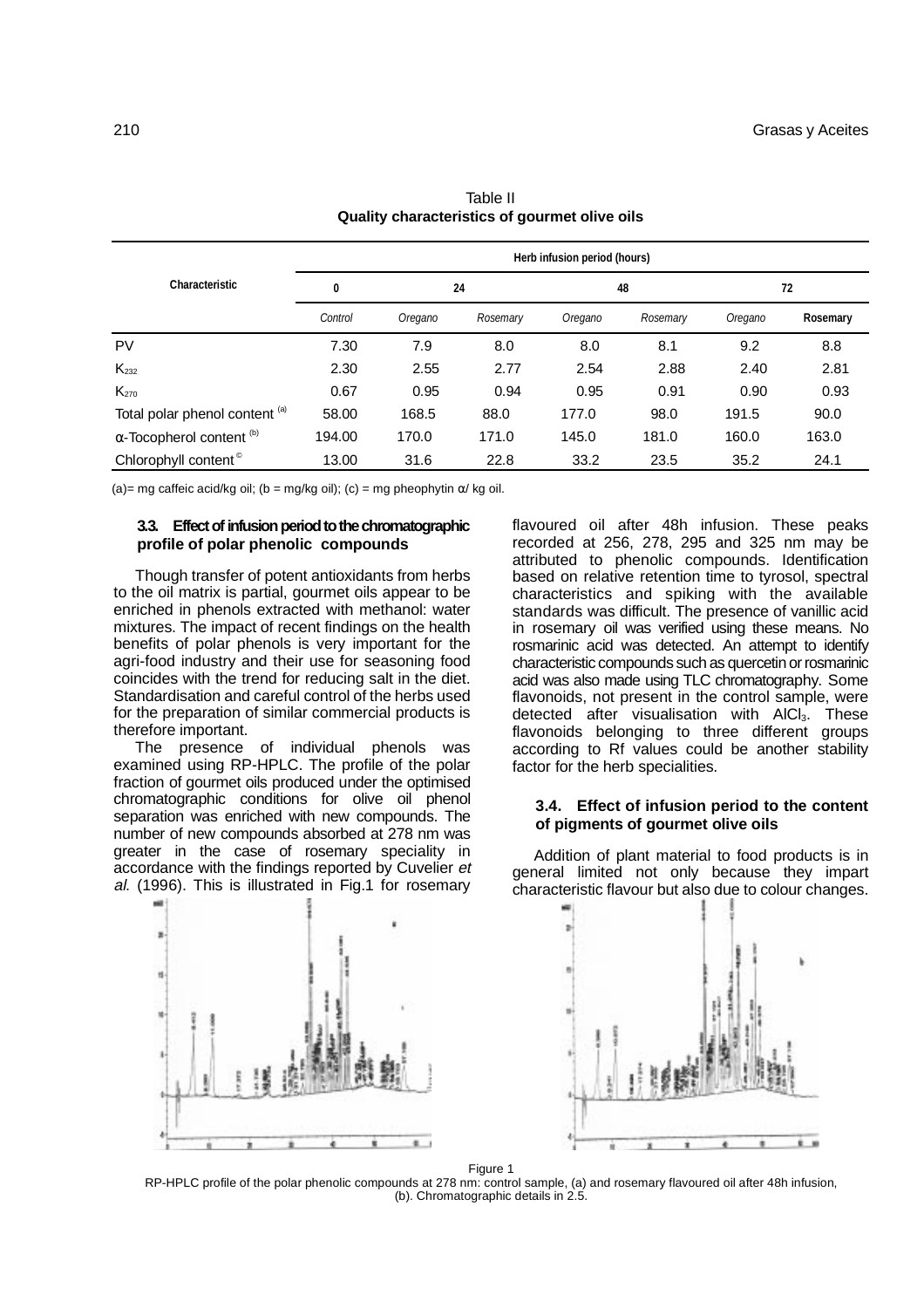|                                |         |         |          | Herb infusion period (hours) |          |         |          |
|--------------------------------|---------|---------|----------|------------------------------|----------|---------|----------|
| Pigment<br>content             | 0       |         | 48<br>24 |                              | 72       |         |          |
|                                | Control | Oregano | Rosemary | Oregano                      | Rosemary | Oregano | Rosemary |
| Pheophytin $\alpha^1$          | 11.5    | 58.1    | 13.1     | 63.2                         | 14.3     | 66.3    | 14.7     |
| $\beta$ -Carotene <sup>2</sup> | 1.1     | 3.5     | 1.1      | 5.3                          | 1.6      | 3.3     | 1.5      |
| Lutein $2$                     | 0.5     | 2.4     | 0.8      | 5.0                          | 0.8      | 3.8     | 0.8      |

Table III **Major chlorophyll and carotenoid pigments of gourmet olive oils**

1, mg /kg oil; 2, carotenoid pigments were expressed as mg -carotene /kg oil.

The increase of total chlorophyll content observed in the two specialities affected the green hues of olive oil. The occurrence and levels of individual pigments were examined using HPLC. The results are presented in Table III. Examination of changes in individual pigments indicated the presence of pheophytin  $\alpha$  and related pigments. The increase was significant in oregano  $(-5$  fold) flavoured olive oil whereas in the rosemary one the increase was slight. The role of chlorophyll pigments in the keeping quality of edible oils and, especially, of virgin olive oil has not been extensively investigated. Their action as photosensitisers defines their potential role under light exposure, but not during autoxidation. Pheophytin  $\alpha$ presents an antioxidant role in the dark, which increases with its levels (Schwartz and Lorenzo, 1990). The increased content of pheophytin  $\alpha$  in oregano oil is thus expected to contribute positively to its stability in the dark whereas the opposite should be expected under light.

Similar observation can be made for changes in the carotenoid content of oregano and rosemary flavoured oils. A 3-5 fold increase in β-carotene and lutein content was found for oregano flavoured oil in contrast to the negligible increase observed in the rosemary one (table III). Carotenoids as singlet oxygen quenchers protect oils from photo-oxidation whereas their role in autoxidation is associated with the presence of tocopherols (Perrin, 1992; Servili et al., 1996). The increased amount of carotenoids should, consequently, be beneficial for oregano specialities either under light exposure or during storage in the dark.

#### **3.5. Stability of gourmet olive oils**

The above results indicated the necessity to assess the extent to which the above changes in phenol and pigment content affected the oxidative stability under different conditions.

Stability tests using the Rancimat apparatus showed a considerable increase in the shelf life of olive oil in the presence of the plant material. Induction periods and the calculated protection factors are shown in Table IV. In all cases, the induction periods were greater for the gourmet products than for the control sample. Induction periods did not alter with increased infusion period. Induction periods were greater for rosemary flavoured oils compared to those for the oregano ones. Protection factors indicate the strong antioxidant activity of the phenolic components, which had been transferred from the herbs to the oil during the infusion period.

The resistance to photo-oxidation was then tested for gourmet oils prepared after 48h agitation. The samples were exposed to light, at 12100 lux for 6, 18 and 24 hours. The oxidation process was followed by periodic measurement of peroxide values, total polar phenol and chlorophyll content. As indicated in Fig. 2a, peroxide value changes were higher for oregano flavoured oil compared with those for rosemary or for the control sample. As expected, for primary antioxidants, total phenol content was not affected by light, for all the samples throughout the exposure period, in contrast to the fast degradation of total chlorophylls in all samples (Fig. 2b). The pleasant green colour of the samples disappeared after 18 hours of exposure to light. It may be argued that total chlorophylls content is a critical factor for the shelf life of these preparations both in the retail

Table IV **Induction periods and calculated protection factors (PF) for oil samples**

| Oils              | Induction period<br>(hours) | <b>Protection factor PF</b> |
|-------------------|-----------------------------|-----------------------------|
| Control           | 4.37                        | 1.00                        |
| +5% Rosemary, 24h | 9.03                        | 2.10                        |
| +5% Rosemary, 48h | 8.72                        | 2.00                        |
| +5% Rosemary, 72h | 8.32                        | 1.90                        |
| +5% Oregano, 24h  | 6.73                        | 1.50                        |
| +5% Oregano, 48h  | 6.97                        | 1.60                        |
| +5% Oregano, 72h  | 6.93                        | 1.50                        |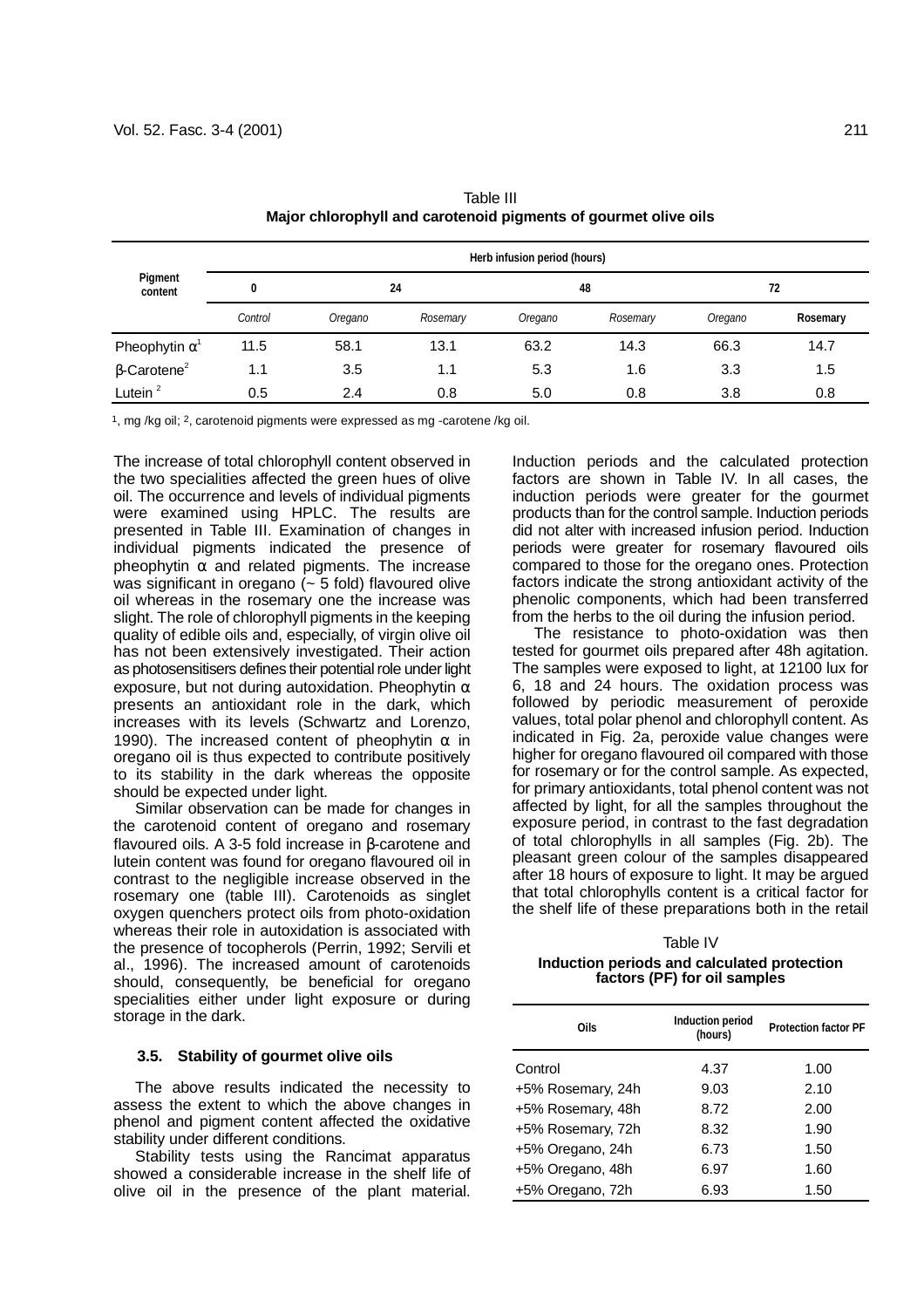



Figure 2

Changes in peroxide value (a), and total chlorophyll content (b) of the control, oregano and rosemary flavoured oils during storage at 12100 lux. Infusion period 48 hours.

market and in domestic storage. Suitable labelling suggesting avoidance of light may be useful for a safe domestic use.

#### **ACKNOWLEDGEMENTS**

M. Damechki acknowledges the receipt of a fellowship from MAICh during her MSc studies. The authors are grateful to all panellists for kindly participating in the tests. The research was partially financed by the General Secretariat for Research and Technology, Greek Ministry of Development (Programme EPET II, 97DIATRO-29 «Study of the presence and bioavailability of phenolic antioxidants in food articles of the Mediterranean diet»).

#### **BIBLIOGRAPHY**

- Antoun, N. y Tsimidou, M. (1997). Gourmet olive oils: stability and consumer acceptability studies. Food Research International, **30**, 131-136.
- Antoun, N. y Tsimidou, M. (1998). Olive oil herb and spice : preconceived ideas of potential consumers about their nutritional and sensorial attributes. Olivae, **71**, 56-62.
- AOCS Official Methods. (1993). Oil Stability Index (OSI). Cd12b-92.
- Cuvelier, M.E., Richard, H. y Berset, C. (1996). Antioxidative activity and phenolic composition of pilot-plant and commercial extracts of sage and rosemary. J. Am. Oil Chem. Soc. **73**, 645-652.
- EC Regulation no. 2568/1.7.91. (1991). On the characteristics of olive oils and kernel olive oils and on their methods of analysis. **L248**, 5.9.
- Gutfinger, T. (1981). Polyphenols in olive oils. J. Am. Oil Chem. Soc. **58**, 966-968.
- Hermann, V.K. (1981). Über die antioxidative wirkung von gewürzen. Deutsche Lebensmittel Rundschau, **77**, 134-138.
- Hopia, A.I., Huang, S.H., Schwarz, K., German, T.B., Frankel, E.N. y Huang, S.W. (1996). Effect of different

lipid systems on anitoxidant activity of rosemary constituents carnosol and carnosic acid with and without alpha-tocopherol. J. Agric. Food Chem. **44**, 2030-2036.

- Huang, S-W., Frankel, E.N., Schwarz, K., Aeshbach, R. y German, J.B. (1996). Antioxidant activity of carnosic acid and methyl carnosate in bulk oils and oil-in-water emulsions. J. Agric. Food Chem. **44**, 2951-2956.
- Kikuzaki, H. y Nakatani, N. (1989). Structure of a new antioxidative phenolic acid from Oregano (Origanum vulgare L.). J. Agric. Biol. Chem. **53**, 519-524.
- Lagouri, V., Blekas, G., Tsimidou, M., Kokkini, S. y Boskou, D. (1993). Composition and antioxidant activity of essential oils from Oregano plants grown wild in Greece. Z. Lebensm Unters Forsch. **197**, 20-23.
- Lagouri, V. y Boskou, D. (1996). Nutrient antioxidants in oregano. International Journal of Food Science and Nutrition, **47**, 493-497.
- Lawless, H.T. y Heymann, H. (1998). Sensory evaluation of food, principles and practices. Chapman & Hall ed. New York.
- Madsen, H.L. y Bertelsen, G. (1995). Spices as antioxidants. Trends in Food Sci. & Techn. **6**, 271-276.
- Madsen, H.L., Serensen, B., Skibsted, L.H. y Bertelsen, G. (1998). The antioxidative activity of summer savory (Satureja hortensis L.) and rosemary (Rosmarinus officinalis L.) in dressing stored exposed to light or in darkness. Food Chem. **63**, 173-180.
- Montedoro, G.F., Servili, M., Baldioli, M. y Miniati, E. (1992). Simple and hydrolyzable phenolic compounds in olive oil: Note 1. Their extraction, separation, and quantitative and semiquantitative separation and evaluation by HPLC. J. Agric. Food Chem. **40**, 1571-1576.
- Montgomery, D.C. (1984). Design and analysis of<br>experiments, 2<sup>nd</sup> Ed., John Willey Book Co., New York.
- Nakatani, N. (1994). Antioxidative and antimicrobial constituents of herbs and spices in Spices, Herbs and Edible Fungi, p. 251-271. Charalambous, G. (Ed.), Elsevier Science B.V.
- Namiki, M. (1990). Antioxidants/Antimutagens in Food. CRC Crit. Rev. Food Sci. **29**, 273-300.
- Okamura, N., Fujimoto, Y., Kuwabara, S. y Yagi, A. (1994). High performance liquid chromatographic determination of carnosic acid and carnosol in Rosmarinus officinalis and Salvia officinalis. J. Chromatogr. **679**, 381-386.